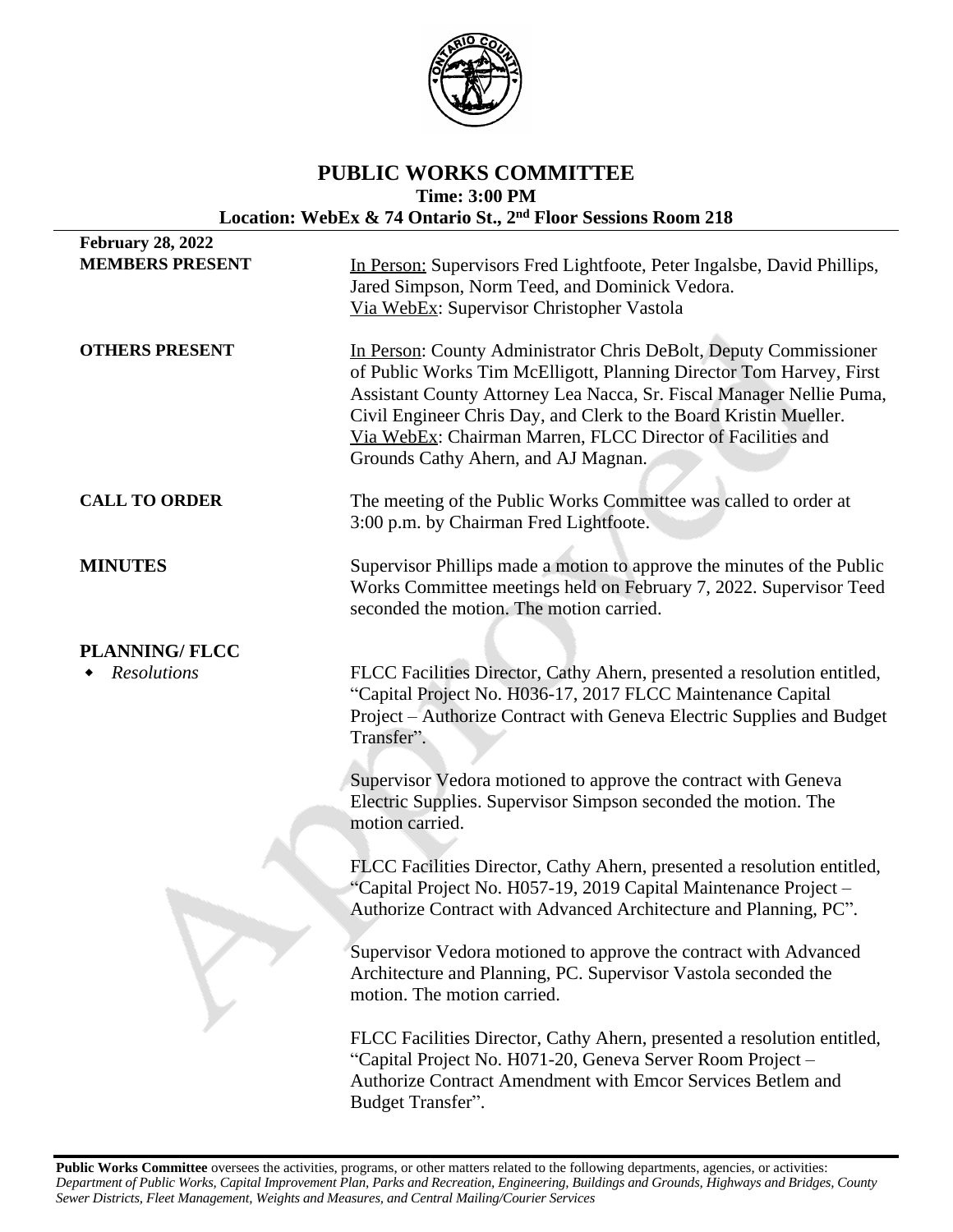Supervisor Teed motioned to approve the contract amendment with Emcor Services Betlem. Supervisor Ingalsbe seconded the motion. The motion carried.

FLCC Facilities Director, Cathy Ahern, presented the following three resolutions for Capital Project No. H068-20, FLCC Nursing Expansion:

- Authorize Contract with ePlus Technology, Inc
- Authorize Contract with Graybar
- Authorize Contract with The CBORD Group, Inc.

Supervisor Vedora motioned to approve these contracts as a block for the additional technology contracts. Supervisor Simpson seconded the motion. The motion carried.

 *Capital Project Payments* Supervisor Lightfoote asked if there were any questions or concerns regarding the capital project payments as presented. Hearing none. Supervisor Teed motioned to approve the capital project payments as presented, seconded by Supervisor Phillips. The motion carried.

### **PUBLIC WORKS CAPITAL PROJECTS**

*Resolutions*

*Capital Project Payments*

#### **HIGHWAY**

Deputy Commissioner McElligott presented a resolution entitled, "Capital Project No. H039-17, County Road 23 at Fort Hill/McIvor Intersection Improvements – Budget Transfer".

Supervisor Phillips motioned to approve the budget transfer as presented. Supervisor Ingalsbe seconded the motion. The motion carried.

Deputy Commissioner McElligott presented a resolution entitled, "Capital Project No. H046-18, County Road 28 at Shortsville Road Intersection Improvements – Budget Transfer".

Supervisor Vedora motioned to approve the budget transfer as presented. Supervisor Phillips seconded the motion. The motion carried.

Supervisor Lightfoote asked if there were any questions or concerns regarding the capital project payments as presented, with one correction. The retainage amount on item #4 should be in the retainage release column. Hearing none. Supervisor Ingalsbe motioned to approve the capital project payments as presented with the correction, seconded by Supervisor Simpson. The motion carried.

 *Resolution* Deputy Commissioner McElligott presented a resolution entitled, "Renewal of Mutual Aid Agreement for Sharing of Highway Equipment and Labor Services".

Supervisor Teed motioned to approve renewal of the mutual aid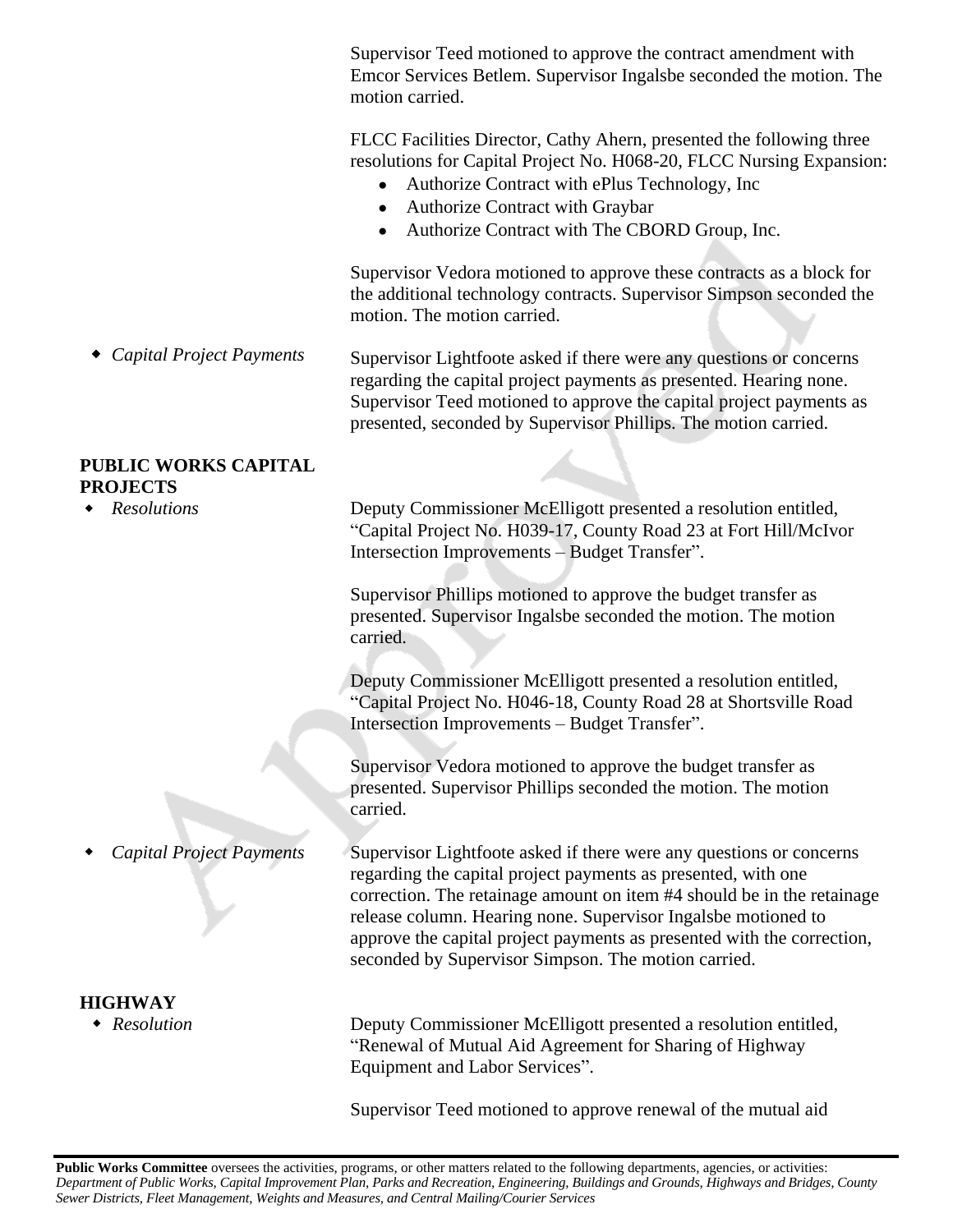agreements. Supervisor Vedora seconded the motion. The motion carried.

#### **BUILDINGS AND GROUNDS**

 *Resolutions* Deputy Commissioner McElligott presented a resolution entitled, "Amend 2022 Capital Improvement Plan and Authorize Purchase of Storage Shed".

> Supervisor Vedora motioned to approve the amendment of the 2022 CIP and purchase of a storage shed. Supervisor Vastola seconded the motion. The motion carried.

Deputy Commissioner McElligott presented a resolution entitled, "Authorize Contract with Superior Plus Propane for the Supply and Delivery of Propane".

Supervisor Ingalsbe motioned to approve the contract with Superior Plus Propane. Supervisor Phillips seconded the motion. The motion carried.

Deputy Commissioner McElligott presented a budget transfer for additional funds to purchase a F-550.

Supervisor Vedora motioned to approve the budget transfer as presented. Supervisor Simpson seconded the motion. The motion carried.

## **COUNTY ADMINISTRATOR**

◆ *Updates* County Administrator, Chris DeBolt, gave the following updates:

- The Governor announced that the mask mandate in schools will be expiring on Wednesday
- The CDC is still recommending that masks be worn in regions that have high spread
- The County is supporting the schools in making their own decisions in their schools. The schools are supporting student's choice and making sure all students choices are supported by all.
- The County is encouraging all people to do personal risk assessments for themselves and family regarding wearing a mask. No one should be made to feel guilty about wearing or not wearing a mask.
- The IT department is watching, patching, and updating our computer systems continually with everything that is going on overseas

PUBLIC WORKS UPDATE Civil Engineer, Chris Day, reported on the County Road 4 and County Road 20 project. This project is currently in preliminary design and the public input process is just starting. They have identified that the construction cost estimate is currently \$900,000 over the budgeted amount. This is due to two technical issues that is causing the

Public Works Committee oversees the activities, programs, or other matters related to the following departments, agencies, or activities: Department of Public Works, Capital Improvement Plan, Parks and Recreation, Engineering, Buildings and Grounds, Highways and Bridges, County *Sewer Districts, Fleet Management, Weights and Measures, and Central Mailing/Courier Services*